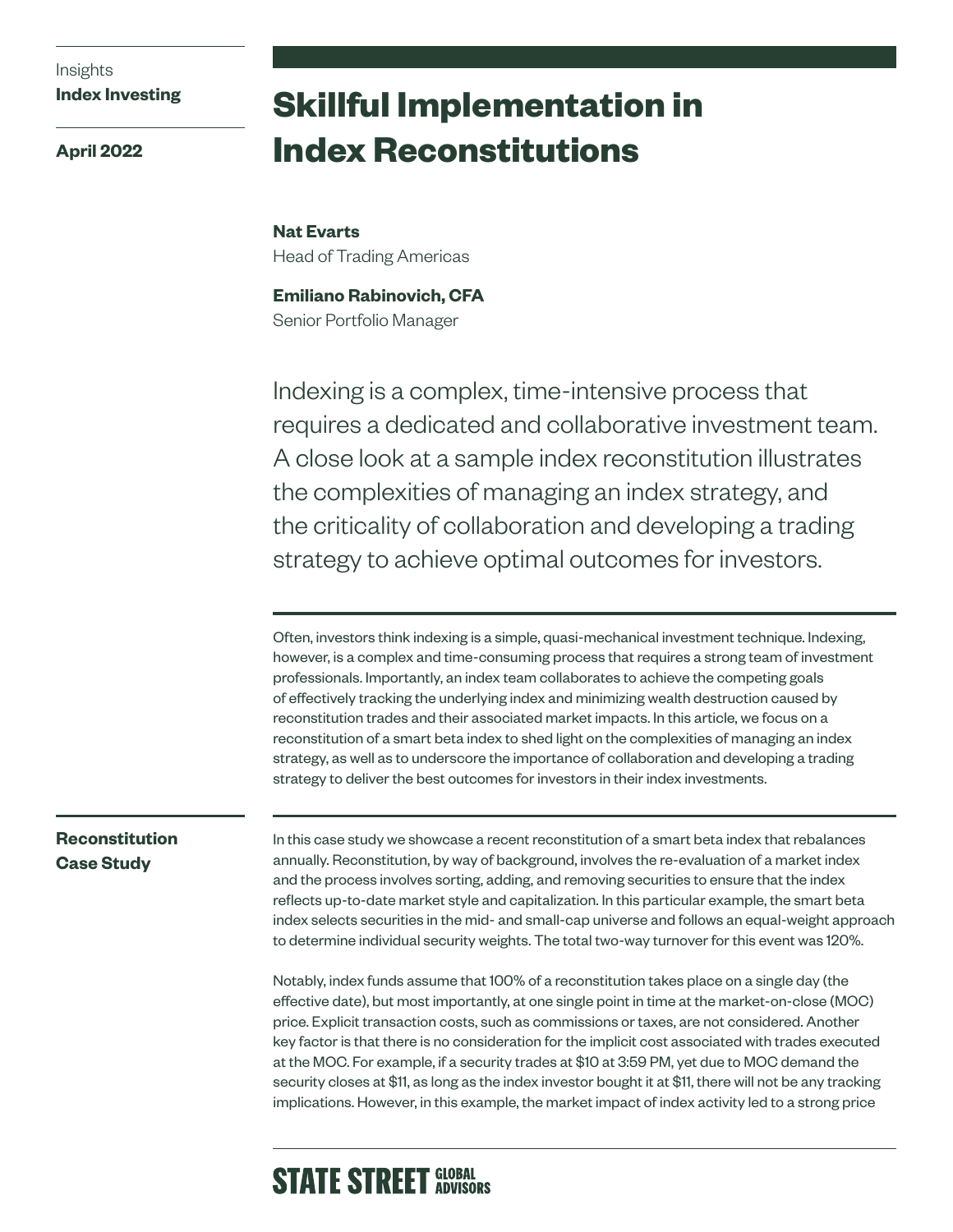movement effectively reducing the investor's wealth by \$1. For transactions in the United States and other developed markets, particularly in the large-cap space, these impacts represent fractions of basis points, but in less liquid markets the impacts can be very large.

In cases where we estimate that our size needs will be too large to trade all on the close, we will build a strategy that balances out market liquidity with benchmark risk. In some scenarios that means we will commence trading earlier in the day to provide intra-day market liquidity as well as closing liquidity. This tactic can be very productive, for nearly 30% of a day's volume in small-cap trades in the last 30 minutes of the day.

#### **Initial Analysis**

When a new index reconstitution is approaching, the Portfolio Management (PM) team at State Street Global Advisors initiates what is called a "Pre-Trade Cost Analysis (TCA)." The PM team compares the existing portfolio holdings to the index holdings after the reconstitution to assess what the rebalance trade looks like. This analysis sheds light on many features, such as sector and country flows, as well as what the most illiquid securities are that will have to be traded.

The PM team works with our Transaction Cost Analysis team as it assesses the estimated market impact cost of trading 100% of the rebalance, given historical transaction cost data, such as bid-ask spread, expected market movement given asset size to be traded, commissions, and any other costs. With this information, the PM team is able to determine not only the overall cost of the rebalance, but also the granular details on each individual name. From there, the PM team is more effectively able to work on a trading strategy with the following two main objectives:

- Minimize return dispersion between the portfolio and the benchmark
- Minimize market impact and wealth destruction

Balancing these two objectives is often a challenging endeavor, and experience managing these types of strategies is deemed a key determinant to success.

#### Figure 1 **Case Study Reconstitution Pre-Trade Cost Analysis**

| <b>Side</b> | No.           | Weight  | <b>No. Shares</b> | <b>Notional Value</b> | % of ADV | Avg $1/2$              |                          | <b>Weighted Average Costs (bps)</b> |             |                   |
|-------------|---------------|---------|-------------------|-----------------------|----------|------------------------|--------------------------|-------------------------------------|-------------|-------------------|
|             | <b>Trades</b> | $(\% )$ |                   | (US\$)                |          | $S$ pread <sup>1</sup> | Impact Cost <sup>2</sup> | Commission                          | <b>Fees</b> | <b>Total Cost</b> |
| Buy         | 161           | 50      | 19.980.211        | 297.488.407           | 31.24%   | 11.5                   | 126.8                    | 4.7                                 | 0.0         | 131.6             |
| Sell        | 144           | 50      | 15.444.533        | 297.774.035           | 34.06%   | 10.8                   | 131.3                    | 3.6                                 | 0.1         | 135.0             |
| Total       | 305           | 100     | 35.424.744        | 595.262.442           | 32.65%   | 11.1                   | 129.1                    | 4.2                                 | 0.0         | 133.3             |

Source: BECS Analytics, State Street Global Advisors analysis.

In this case study example, Figure 1 illustrates the Pre-Trade Cost Analysis. As Figure 1 shows, the total notional for this rebalance was \$595.2 million. Given that this example is a reconstitution, the notional value of sells is similar to buys, leading to a cash neutral trade. Moreover, the weighted average daily volume for the entire trade was 32.6%. The average spread was 11.1 basis points (bps), while expected commissions were 4.2 bps. By far the largest estimated cost was what we call "impact cost" or expected price impact of our trades. This was estimated at 1.29%, resulting in a negative total impact of 1.33%. In other words, this report was telling the team that if we were to trade 100% of this rebalance on a single day, we would potentially face a 1.3% impact caused by our trading.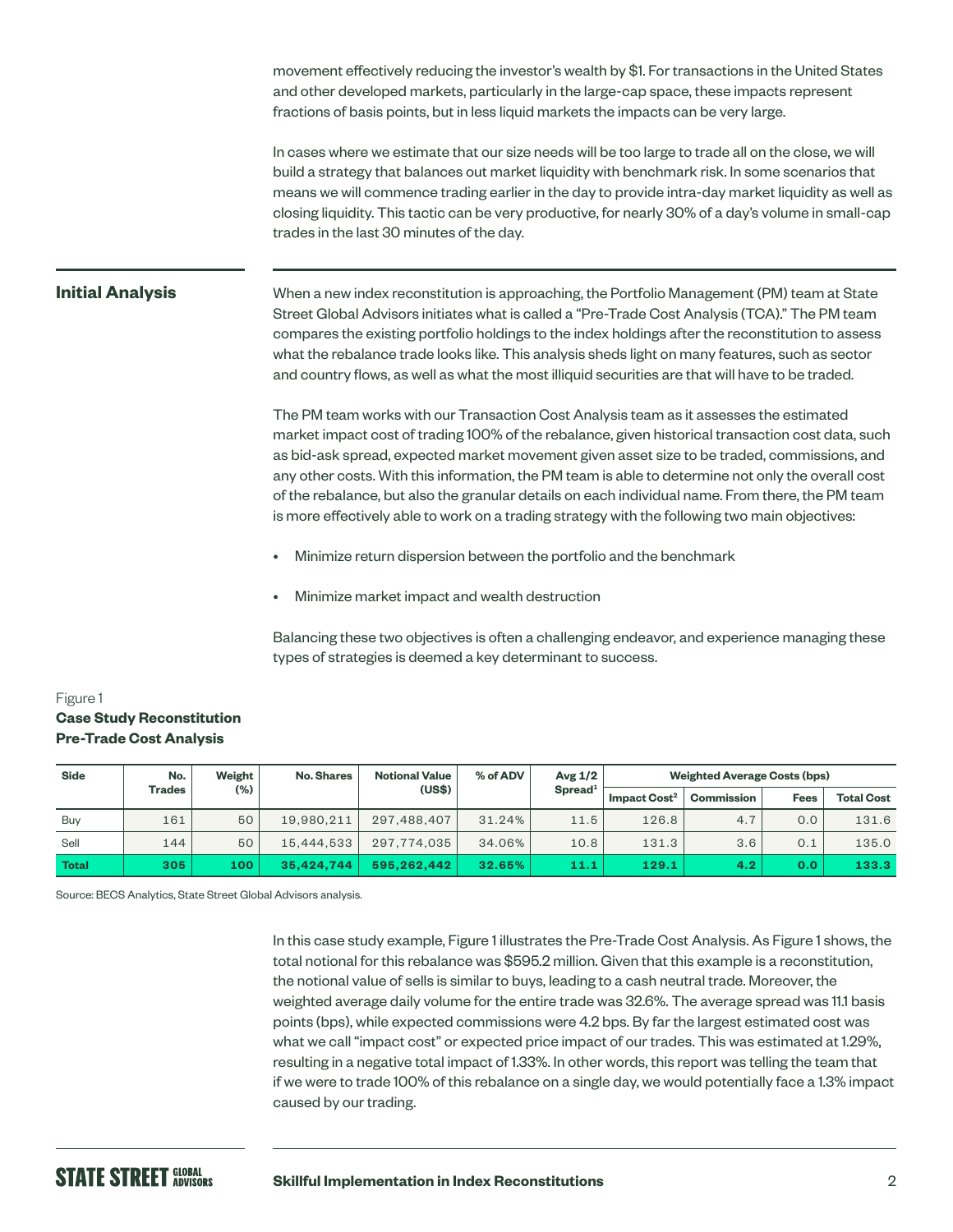## Figure 2 **Case Study Top 5 Worst Names**

| <b>Name</b>                                   | <b>Side</b> | No. Shares | <b>Notional</b><br>Value (US\$) | % of ADV | Avg $1/2$<br><b>Spread</b> | <b>Estimated Execution Costs (bps)</b> |                   |             |                   |
|-----------------------------------------------|-------------|------------|---------------------------------|----------|----------------------------|----------------------------------------|-------------------|-------------|-------------------|
|                                               |             |            |                                 |          |                            | <b>Impact Cost</b>                     | <b>Commission</b> | <b>Fees</b> | <b>Total Cost</b> |
| <b>XBiotech USA</b>                           | Sell        | 130.401    | 1.197.081                       | 257.48   | 37.3                       | 1066.7                                 | 7.6               | 0.1         | 1074.4            |
| Great Ajax                                    | Buy         | 229,000    | 2.498.390                       | 226.71   | 14.0                       | 355.4                                  | 6.4               | 0.0         | 361.8             |
| Banco Latinoamericano<br>de Comercio Exterior | Buy         | 162.100    | 2.497.961                       | 197.87   | 9.4                        | 330.1                                  | 4.5               | 0.0         | 334.7             |
| <b>PC Connection</b>                          | Sell        | 53,581     | 2.763.172                       | 189.17   | 34.4                       | 561.2                                  | 1.4               | 0.1         | 562.7             |
| VirnetX Holding Corp.                         | Sell        | 459.650    | 859.546                         | 176.74   | 33.1                       | 1019.5                                 | 37.4              | 0.1         | 1057.0            |

Source: State Street Global Advisors analysis.

Figure 2 shows the top 5 worst names from an expected total cost perspective. As shown, all of our demand and supply for these names exceeded 150% of the expected daily average volumes. This granular data allows the PM and trading teams to dissect the reconstitution and to craft a trading strategy.

# **Developing a Trading Strategy**

Armed with the Pre-Trade Transaction Cost Analysis, the PM team engages our trading team to craft an implementation strategy. Trading 100% of this rebalance on the close of the effective date is not feasible. Therefore, we need to set a strategy that will enable the portfolio to remain fully invested at all times, will be able to buy and sell the required names in an orderly fashion, and at the same time, will minimize tracking error.

After careful consideration of the need to balance out the time for implementation, the liquidity situations that exist, and the exposures we are managing, we decide to focus on the most illiquid names and start pre-trading in a balanced, cash-neutral fashion a few days before the effective date.

Our trading activity is scheduled to take place over the next four days. The goal is to navigate across a myriad of execution avenues, including but not limited to, dealer advertisements, dark pool venues, and other electronic channels to source the maximum liquidity while also minimizing information leakage, and avoiding price impact while balancing cash. Broker selection is important especially in the small-cap arena as we want to have a dealer(s) that transacts in this space and can add value in finding larger-than normal-blocks in the process. Dark or "hidden" liquidity is nearly impossible to forecast, so patience is required as liquidity may show up for a moment, only to then evaporate. Part of the challenge is to balance opportunity cost with market impact; if we are able to find contra flows, then trading as a large portion of the volume is not a concern as long as we are not impacting the price (i.e. being price makers, not takers). With this in mind, we would start to trade in an orderly manner, while trying to maximize our chances at matching buyers and sellers with the least amount of friction as possible.

Lastly, our goal is to finalize this rebalance within a week. We believe we can optimize the market conditions around quarter end — a time when we expect a large asset allocation shift that will improve liquidity conditions.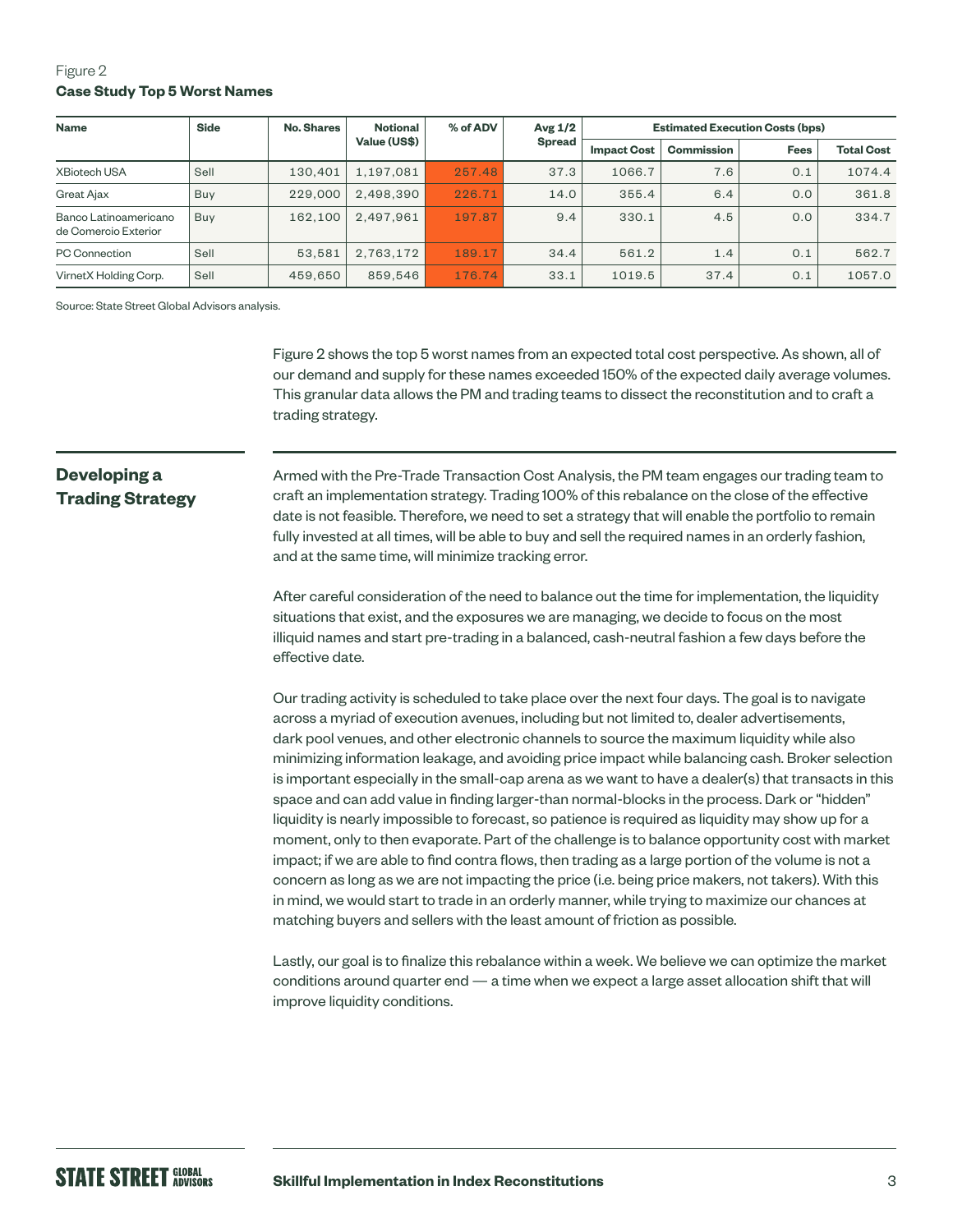# **Rebalance Week Trading**

During the rebalance week, as set in our trading strategy, we pre-traded approximately \$210 million or about 35% of the total notional rebalance amount. Over an entire week, traders and the PM team worked closely to not only ensure portfolio exposures were aligned, but also to maximize our chances of executing at the lowest possible cost.

Finally, on the effective date, we separated the remaining illiquid names from the liquid ones. The illiquid names were traded throughout the day. Our expectation of enhanced liquidity on month end turned out to be accurate. The remaining trades with low estimated impact cost, were deemed market-on-close (MOC) eligible, and therefore were traded towards the close of the trading session.

#### **Outcomes**

After a week of patience and hard work, we were able to complete this rebalance trade. The total execution value relative to the effective date's close was a positive 0.63%, or approximately \$925,000 in added value relative to the benchmark. Of course, this figure could have been negative or quite different. While the trades were buoyed by market dynamics outside of our control, this example highlights the importance of teamwork and dedication when managing index funds.

### Figure 3 **Case Study Trading Results**

| <b>Notional Trade Value</b> | vs Effective Date | <b>Explicit Costs (bp)</b> | Total (bp)   |                            |
|-----------------------------|-------------------|----------------------------|--------------|----------------------------|
| (US\$)                      | Close (bp)        | Commission                 | <b>Taxes</b> | <b>Implicit + Explicit</b> |
| 593.127.433                 | $+63.7$           | $-4$ .                     | 0.0          | $+59.6$                    |

Source: State Street Global Advisors analysis.

Although we highlight a small-cap smart beta strategy example, similar work and discipline go into each and every index rebalance. Unlike this example, most rebalances do not require this type of strategy, and estimated costs to implement for most regular rebalances are not this large. However, more often than not, there are individual names in client portfolios that do require this level of rigorous analysis and approach.

At State Street Global Advisors, we believe that wealth preservation and market impact minimization are equally important objectives to achieve as tightly tracking an index. Careful consideration for implementation should be paramount, and is particularly relevant in smart beta and/or mid- and small-cap spaces.

- **Endnotes** 1 Average half spread = Half of the weighted average bid-ask spread, expressed in basis points. Shown for informational purposes only, this cost is included as part of the impact cost estimate.
- 2 Impact cost = Citigroup BECS Expected Impact Cost = Estimated Spread Cost + Estimated Temporary Impact + Estimated Permanent Impact based on completing the order over one full day unless otherwise noted.